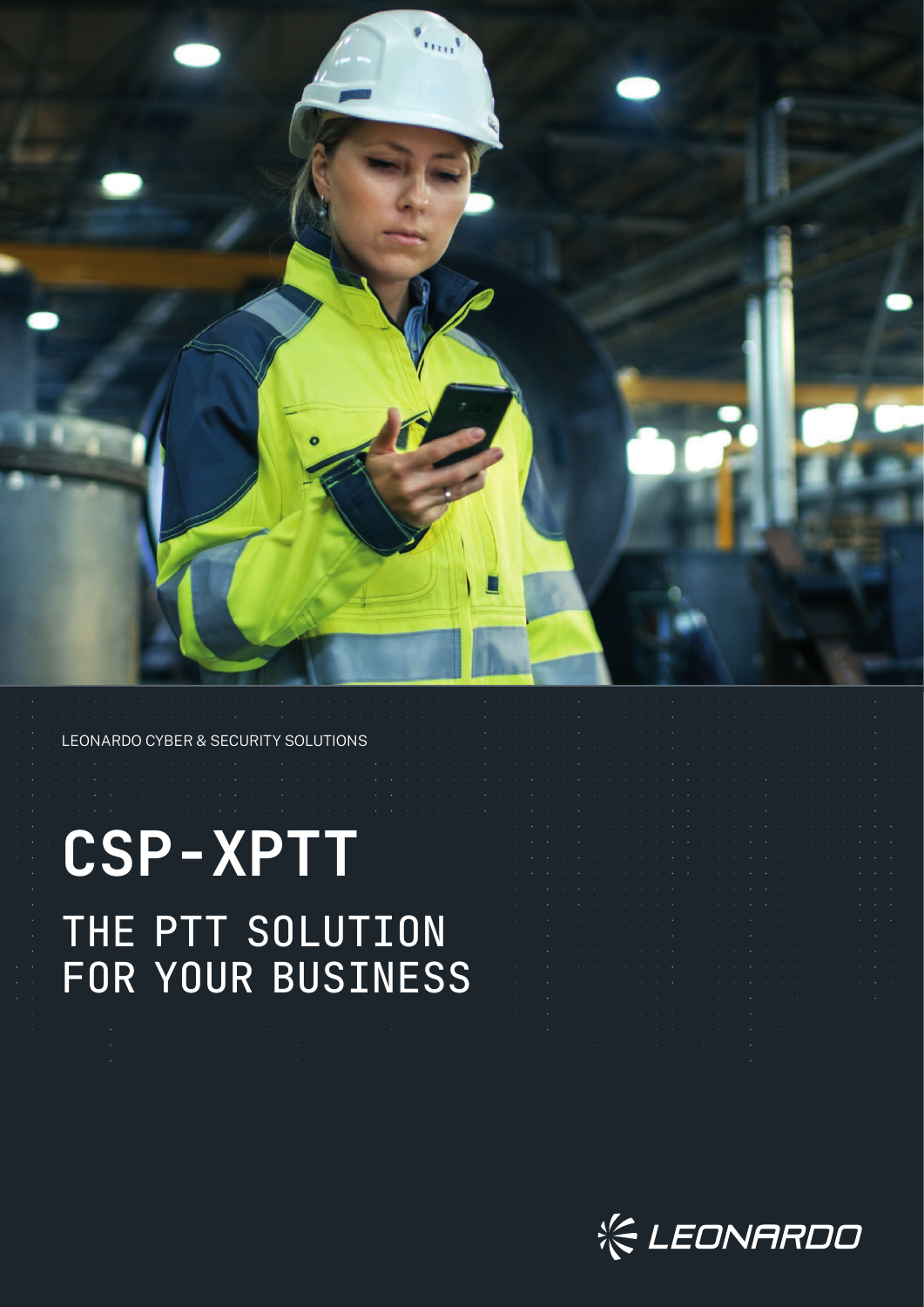Radio communications has been a precious tool for the industrial sector and many operating procedures are built upon the immediateness and effectiveness of push-to-to talk mechanisms. Technology evolution and increasing diffusion of cellular networks are changing the scenario for business critical sector introducing new opportunities to merge the effectiveness of radio communications with the versatility of broadband networks.

Leonardo **CSP-XPTT**, part of CSP (Communications Service Platform) product family, is a professional **Push-To-Talk solution** designed for business users. Inspired by the radio use leverages on internet technology to connect the company with its resources spread across the territory allowing professional radio-like communications on smartphones.

With XPTT the call uses the mobile data network and not the traditional phone call. It is therefore possible to communicate in PTT mode in one or more groups or between two users in full duplex. The application also allows to exchange multimedia messages: text, images, documents and videos.

XPTT ensures geolocation and the position of resources. Each activity is tracked: movements, sending of messages/files, talks. XPTT is an "over the top" solution that can be deployed on a private broadband network or on a public cloud and used on commercial networks.

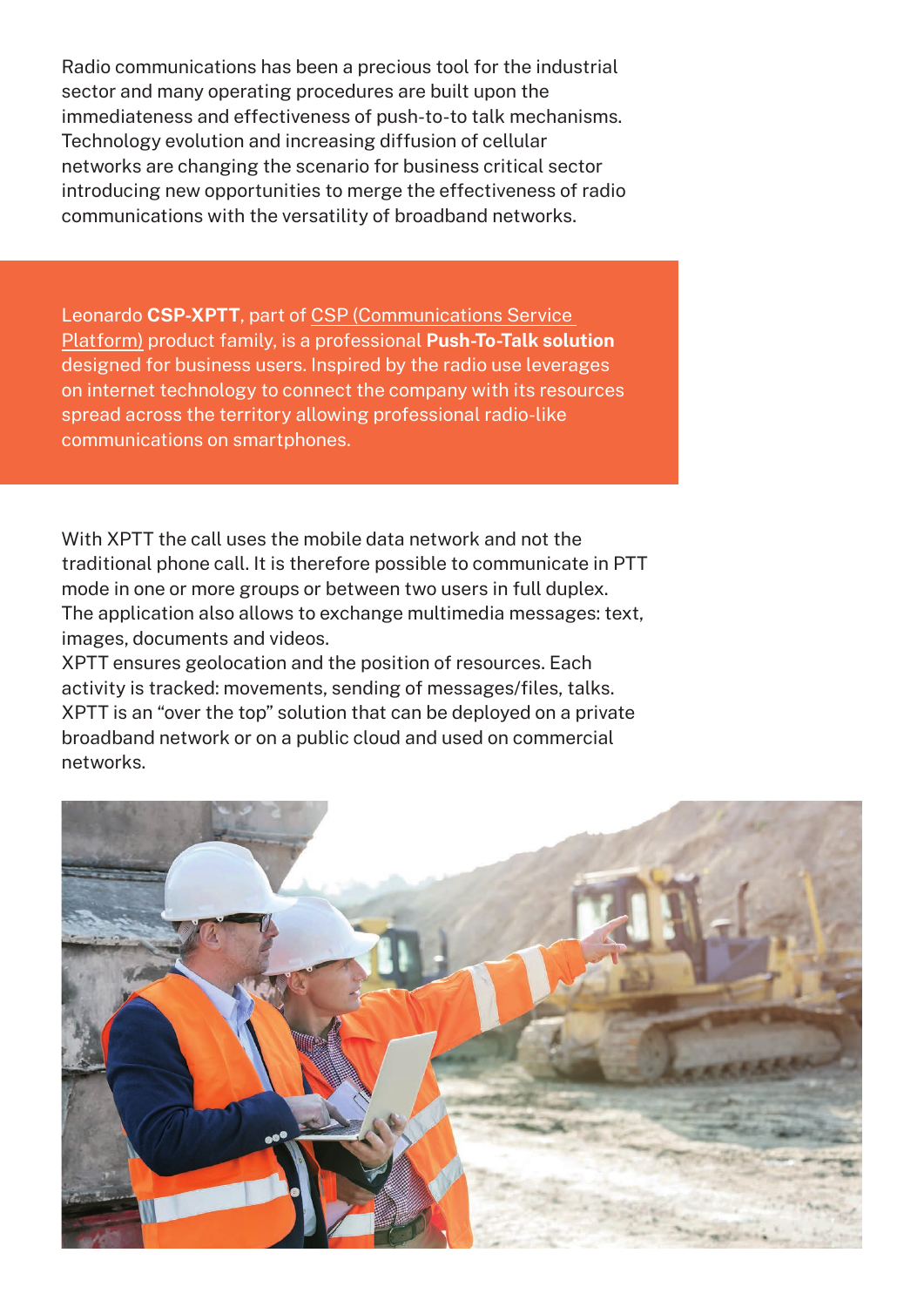# A FULL FUNCTIONAL SOLUTION

CSP-XPTT is a complete environment enabling professional grade Push-To-Talk communications over cellular. It features a smartphone APP providing a rich set of multimedia enabled communications functions and a web portal for configuration, administration and operational management.

## **A RICH SET OF VOICE SERVICES**

CSP-XPTT voice APP allow one-to-one and group (oneto-many) calls with an easy to use intuitive smartphone graphical interface.

It provides priority and preemption management allowing to manage contention situations. Multiple group can be listened at the same time. Calls can be recorded on the device and can be listened after. While listening a recorded call, talker GPS position can be displayed together with the level of battery at call time.

## **A POWERFUL MESSAGING PLATFORM**

XPTT provides a fully functional chat application with the possibility to send text and multimedia message to users or groups. Detailed receipt information is displayed including time of receipt/read, GPS position and battery level.

#### **GEOLOCATION**

GPS position is shared among group members and can be displayed on a map with tracking possibility. Battery level of other users is available as well.





## **FILE SHARING**

A group administrator can share files and information (e.g. maps, specifications, manuals) with group members proving team members with all information they need for their tasks. File can be download on smartphones and viewed as needed.

#### **MAN-DOWN ALARM FUNCTION**

CSP-XPTT can manage smartphone device to detect a sudden fall or other abnormal condition (e.g. prolonged immobility) and manage the situation with proper information to group members or administration.

## **CAMERA AND VIDEO MANAGEMENT**

Smartphone camera is managed by CSP-XPTT with possibility to take and share a photo even when busy in a conversation.

Real time video streaming with group member or administration portal is possible as well.



# A FUNCTIONAL WEB PORTAL

The web portal join in a single tool configuration and administration function together with operations management and dispatching.

The administration site of the web portal allows to create and modify users and groups, manage users' privileges and modifying groups composition in real time.

The web portal enables an organization to manage the dayto-day dispatch operations and rapidly respond to incidents, urgent situations, customer requests, facility events, and other situations that require quick actions.

It incorporates a powerful web based Push-To-Talk application that allow to make individual and group calls and listening several channels at the same time. It allows to share messages and multimedia files with users as well as manage video streaming.

On field users position is displayed on a map together with relevant users information that can be stores and exported if needed.



## **ACCESSORTES**

Leonardo CSP-XPTT client is tested and certified on a number of third party devices ensuring compatibility and optimized performance, and letting our customers to choose devices and accessories that make the most sense for their specific needs.